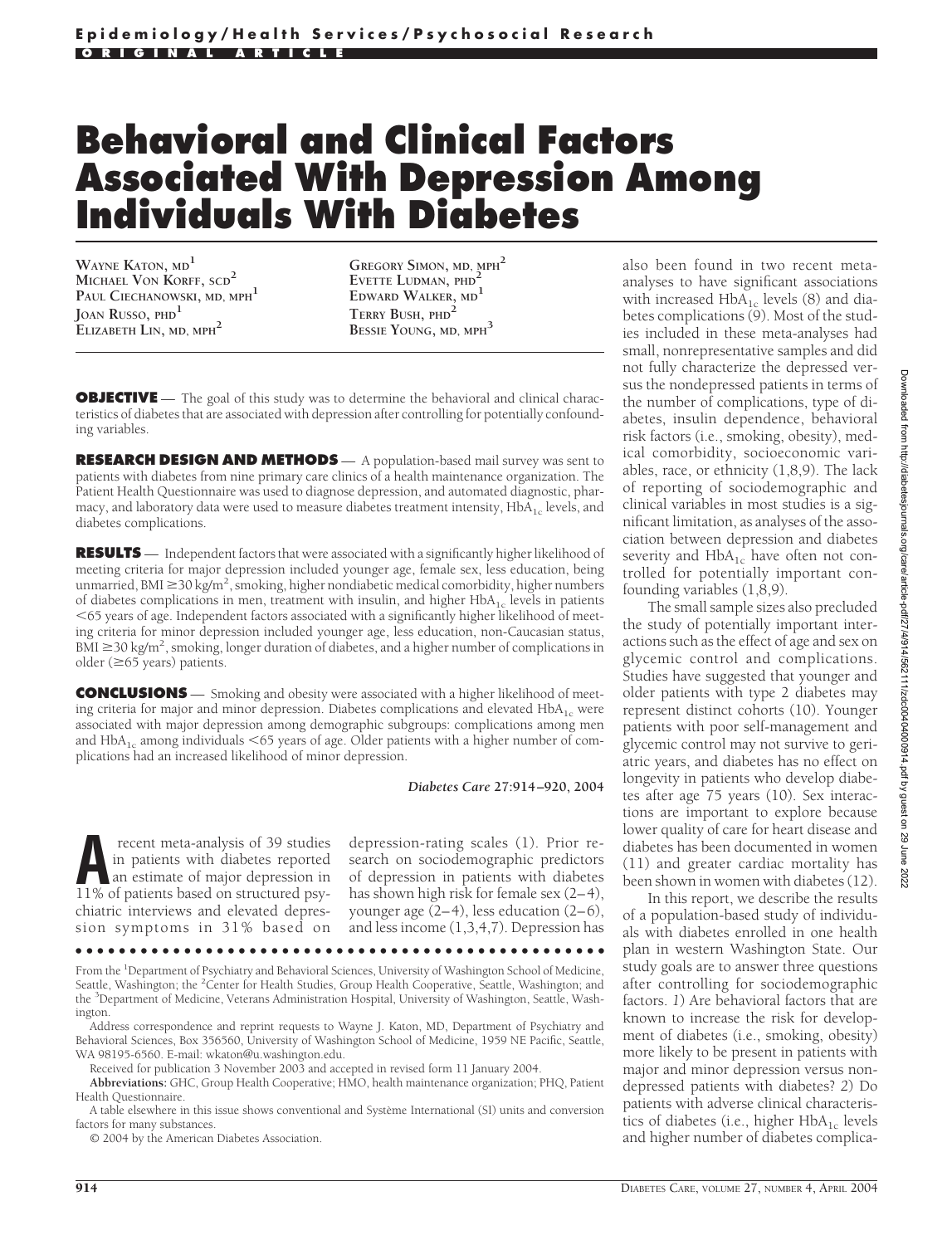

#### Figure 1—*Recruitment for epidemiological study.*

tions) have an increased likelihood of meeting criteria for major and minor depression? *3*) Are there potential interactions of age and sex with behavioral and clinical factors that are associated with an increased likelihood of meeting criteria for major and minor depression?

# **RESEARCH DESIGN AND**

**METHODS** — The Pathways Study was developed by a multidisciplinary team in the Department of Psychiatry at the University of Washington and the Center for Health Studies at Group Health Cooperative (GHC). GHC is a nonprofit health maintenance organization (HMO) with 30 primary care clinics in western Washington State. The study protocol was reviewed and approved by institutional review boards at the University of Washington and GHC.

Nine GHC primary care clinics in western Washington were selected for the study based on three criteria: *1*) clinics with the largest number of diabetic patients; *2*) clinics within a 40-mile geographic radius of Seattle; and *3*) clinics with the greatest amount of racial and ethnic diversity.

Case identification was facilitated by GHC's prior development of a population-based diabetes registry that supports patient care (13). Listing in the registry is based on: *1*) currently taking any diabetic agent; 2) a fasting glucose  $\geq$ 126 mg/dl confirmed by a second out-of-range test within 1 year; *3*) a random plasma glucose  $\geq$ 200 mg/dl also confirmed by a second test within 1 year; or *4*) a hospital discharge diagnosis of diabetes at any time during GHC enrollment or two outpatient diagnoses of diabetes (13).

Patients were screened in two sequential mailings with  $\sim$ 700 questionnaires sent per month. A potential third contact was by telephone, resulting in a 61.7% response rate (Fig. 1).

The Patient Health Questionnaire (PHQ)-9 was used to screen for depression. This questionnaire provides both a dichotomous diagnosis of major and minor depression and a continuous severity score (14,15). The PHQ-9 diagnosis of major depression has been found to have high sensitivity (73%) and specificity (98%) to the diagnosis of major depression based on structured psychiatric interview (14). The criteria for major depression required the patient to have for at least 2 weeks five or more depressive symptoms present for more than onehalf of the days, with at least one of these symptoms being either depressed mood or anhedonia (14,15). The criteria for minor depression requires two to four depressive symptoms for at least 2 weeks, with at least one of these symptoms being either depressed mood or anhedonia (16).

The questionnaire also included demographics on age, sex, years of education, employment, race, and marital status. Questions about clinical status included: age of onset and duration of diabetes, treatment at onset of disease, smoking, height, and weight. Patients were diagnosed as having type 1 diabetes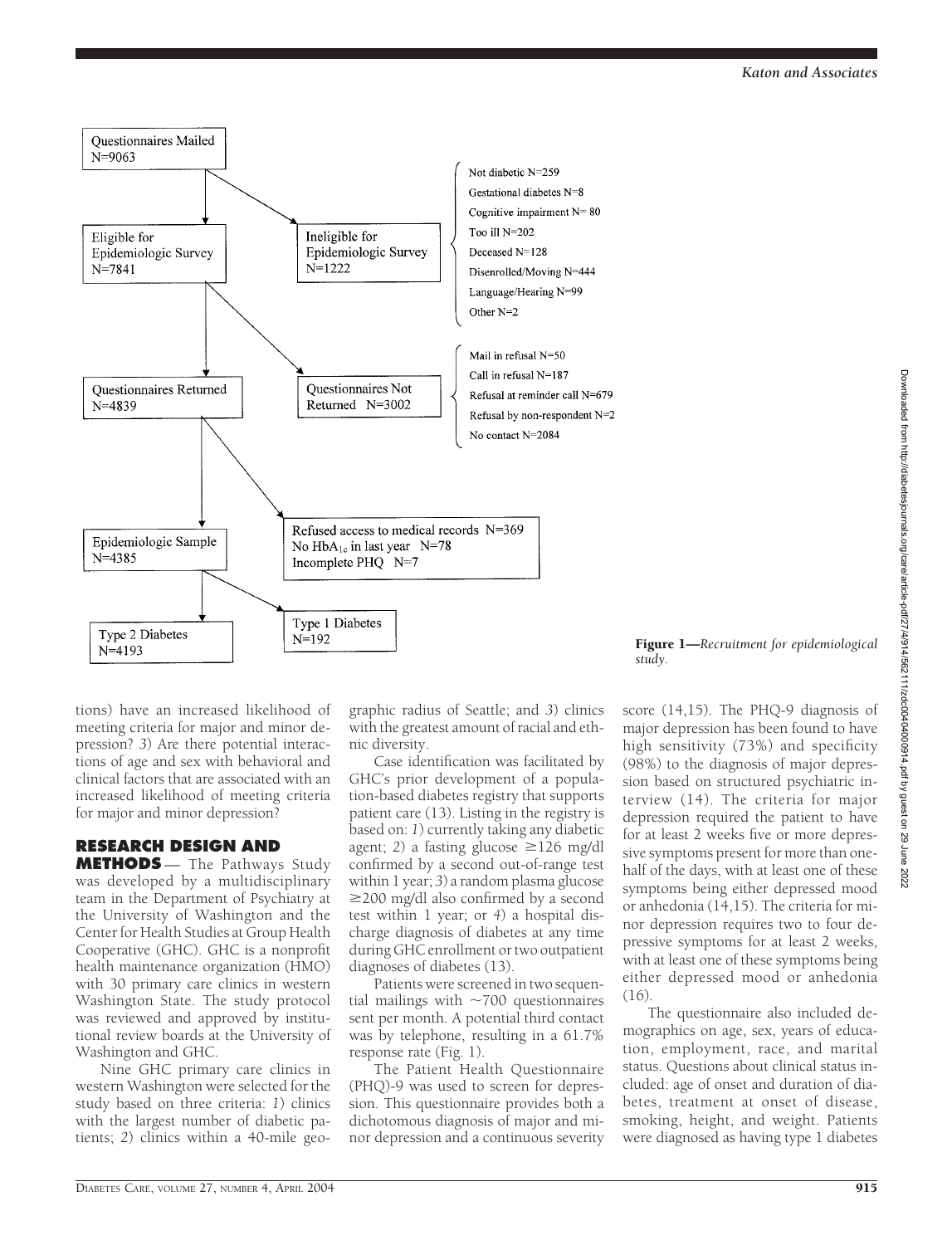if onset was 30 years of age and insulin was the first treatment prescribed.

Computerized pharmacy records were used to compute a chronic disease comorbidity score known as Rx Risk, which was a measure of medical comorbidity based on prescription drug use over the previous 12 months (17). The Rx Risk has been found to be comparable with using ambulatory care groups (18) in predicting total future health care costs (17). A measure using automated diagnostic, pharmacy, and laboratory data was developed to indicate three aspects/ domains of diabetes: *1*) diabetes complications; *2*) treatment intensity required; and *3*) glycemic control. ICD-9 codes for seven types of diabetes complications (retinopathy, nephropathy, neuropathy, cerebrovascular, cardiovascular, peripheral vascular, and metabolic) were used to identify the presence of specific complications. Pharmacy data regarding the use of oral hypoglycemic agents and insulin indicated the intensity of treatment. Our diabetes complication measure was similar to one previously developed based on automated data using ICD-9 codes and clinical data that correlated with medical costs in a tertiary diabetes center (19). GHC automated data on  $HbA_{1c}$  levels for the 18 months before screening were used for this study. The  $HbA_{1c}$  level closest in time before the return date of the screening questionnaire was used.

## Statistical analysis

After obtaining institutional review board approval, we examined differences in deidentified data between survey respondents and nonrespondents using automated health care data. We excluded 369 survey participants who did not give permission to use automated medical records data. We estimated response propensity scores (probability of being a respondent) as a function of the following variables (all of these within the prior year): age, sex, most recent  $HbA_{1c}$  value, treatment with insulin, use of oral hypoglycemic medicines, received specialty mental health care, depression diagnosis in primary or specialty care, any prescriptions filled for antidepressant medication, hospitalization, Rx Risk score omitting diabetes and psychiatric medications, number of primary and specialty care visits, patient inclusion on the GHC heart disease registry, and patient primary care clinic. We predicted response/nonresponse status as a

function of these variables using PROC LOGISTIC of SAS (20). Using these predictors, we estimated a response probability for each survey respondent (response propensity score). We used a weighted analysis (weights inversely proportional to estimated probability of response) rescaled to sum to the observed sample size (i.e., the number of survey respondents). In a weighted analysis, individuals with a low probability of responding would be given a higher weight in the analysis to represent the larger number of nonrespondents with similar characteristics. We then compared weighted and unweighted analyses to see if postsurvey adjustment for factors related to nonresponse resulted in meaningful differences in survey estimates. Differences in weighted and unweighted data were negligible; therefore, we report analyses based on observed data.

We examined group differences in type 2 diabetic patients regarding sociodemographic, behavioral, and clinical variables between patients with major depression, minor depression, and those without depression using  $\chi^2$  tests for categorical variables. Analyses of variance were used for continuous measures.

Logistic regression models were constructed to model the odds of having major depression versus no depression and minor depression versus no depression. In these models, 14 variables were examined for association with depression, including sociodemographic characteristics, behavioral risk factors for diabetes, and diabetes clinical factors. The full model contained: six sociodemographic factors (age, sex, education, marital status, employment, and race); two behavioral risk factors (BMI and smoking); five diabetes clinical factors (Rx Risk score,  $HbA_{1c}$ , duration of diabetes, treatment intensity, and number of complications); and an indicator variable for clinic site. We examined potential for effect modification by testing the significance of interactions between age and sex with behavioral risk and diabetes factors. Only statistically significant interaction terms were retained in the final models. Odds ratios and their 95% CIs were estimated for all variables in the models.

**RESULTS** — Figure 1 describes the recruitment and eligibility requirement for the study sample. Of the 4,193 study patients,  $79.5\%$  ( $n = 3,335$ ) had diabetes

alone,  $12\%$  ( $n = 501$ ) met the *Diagnostic and Statistical Manual of Mental Disorders* (4th edition) criteria for major depression, and  $8.5\%$  ( $n = 357$ ) had minor depression. The group with major depression was significantly more likely to be younger, female, and unmarried compared with the group without depression (Table 1). The group with minor depression was significantly less educated and less likely to be Caucasian than the group without depression. The major depression group was associated with significantly higher medical comorbidity, numbers of diabetes complications, higher  $HbA_{1c}$  levels, BMI  $\geq 30$  kg/m<sup>2</sup>, higher percentage of smokers, higher frequency of treatment with insulin, and longer duration of diabetes compared with the no depression group. The minor depression group had the same pattern of results except that  $HbA_{1c}$  levels were not associated with depression status.

Clinic type was retained in the logistic models. Demographic characteristics associated with significantly higher likelihood of having major depression included younger age, female sex, less education, and being unmarried (Table 2). Behavioral and clinical factors associated with a significantly higher likelihood of major depression included:  $BMI \ge 30$ kg/m<sup>2</sup>, smoking, higher medical comorbidity, number of diabetes complications, treatment with insulin, and higher  $HbA_{1c}$ levels. Two interactions were statistically significant: age with  $HbA_{1c}$  level and sex with complications. Age modified the relationship between major depression and HbA<sub>1c</sub> such that for individuals  $\leq 65$ years of age, there is a strong relationship between major depression and HbA<sub>1c</sub> ( $\chi^2$  $[1] = 24.19$ ,  $P < 0.001$ ), with 54.4% of those <65 years of age with major depression having  $HbA_{1c} \ge 8.0\%$  compared with only 37.3% of those without depression. For subjects age  $\geq 65$  years, 36.4 and 32.3% of those with major depression and without depression had  $HbA_{1c}$  levels ≥8.0%, respectively  $(\chi^2$  [1] = 1.12, NS). Younger patients in the study sample had significantly higher  $HbA_{1c}$  levels than older patients ( $8.0 \pm 1.7$  vs.  $7.6 \pm 1.3$ ,  $F$  [2, 4,385] = 106.5,  $P < 0.001$ ).

Sex modified the relationship between complications and major depression, such that the association between complications and major depression is statistically significant for men  $(\chi^2 \mid 4] =$ 44.85,  $P < 0.001$ ) but not for women ( $\chi^2$ )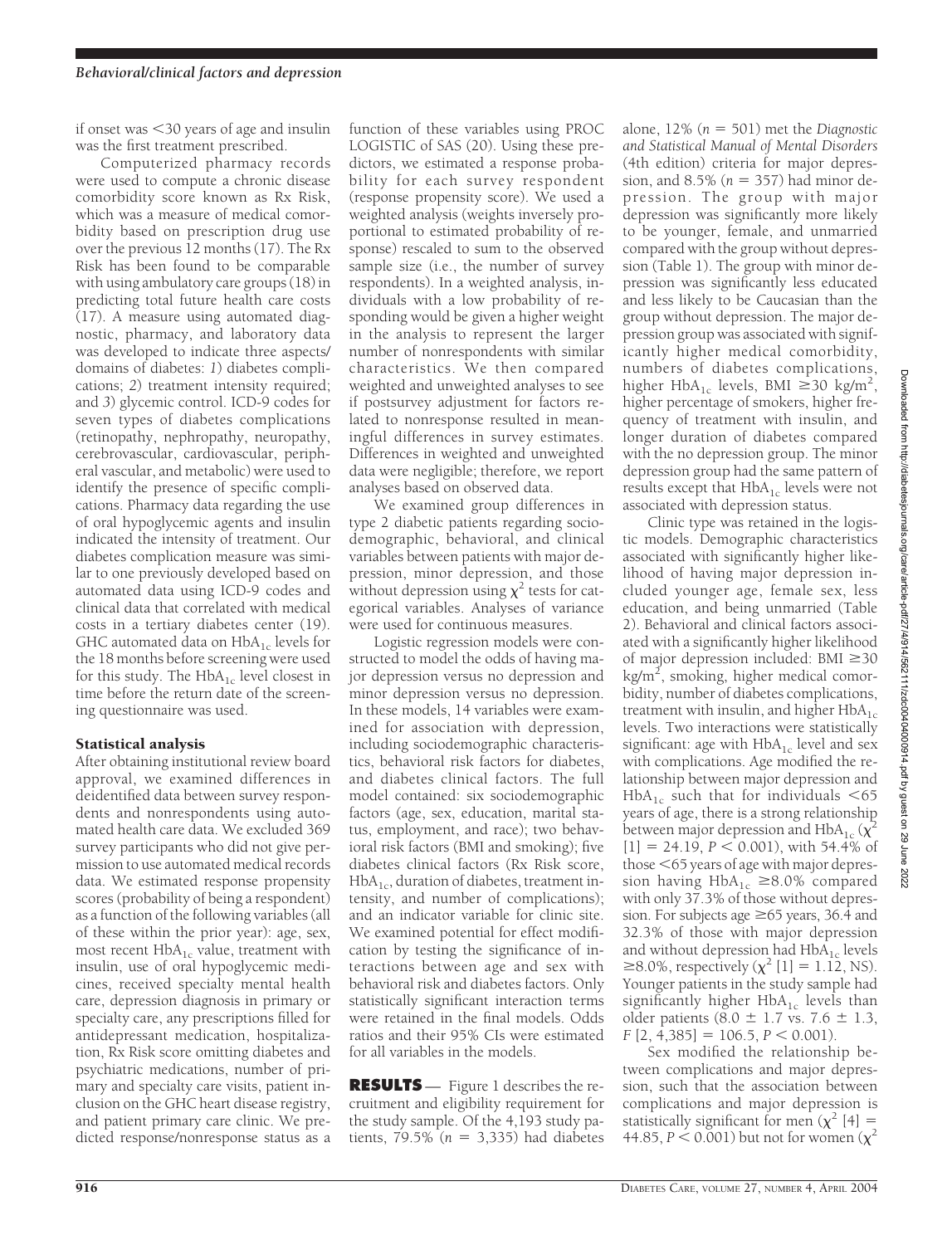### **Table 1—***Depression and demographic characteristics by depression grouping*

|                                        | Overall test     |                  |                 |                 |                    |                    |                     |  |  |
|----------------------------------------|------------------|------------------|-----------------|-----------------|--------------------|--------------------|---------------------|--|--|
|                                        | Total            | No               | Minor           | Major           | statistics         | Minor vs. none     | Major vs. none      |  |  |
| Variables                              | sample           | depression       | depression      | depression      | $(\chi^2, df = 2)$ | $(\chi^2, df = 1)$ | $(\chi^2, df = 1)$  |  |  |
| n(%)                                   | 4,193*           | 3,335(79.5)      | 357(8.5)        | 501 (12)        |                    |                    |                     |  |  |
| Women                                  | 2,042(48.7)      | 1,567(47.0)      | 182(51.0)       | 293 (58.5)      | 23.86†             | 1.91               | 22.59†              |  |  |
| High school or less                    | 1,047(25.3)      | 801 (24.3)       | 112(31.7)       | 134(27.2)       | 10.33#             | 8.94#              | 1.74                |  |  |
|                                        |                  |                  |                 |                 |                    | 3.30               |                     |  |  |
| Unmarried and not living<br>as married | 1,403(33.7)      | 1,068(32.3)      | 132(37.2)       | 203(41.0)       | 14.89†             |                    | 14.41†              |  |  |
| Employment: full or                    | 1,677(41.2)      | 1,339(41.2)      | 126(36.8)       | 212(44.6)       | 4.99               | 2.22               | 1.91                |  |  |
| part time                              |                  |                  |                 |                 |                    |                    |                     |  |  |
| Caucasian                              | 3,196 (77.7)     | 2,561 (78.2)     | 255(72.2)       | 380 (77.9)      |                    |                    |                     |  |  |
| African American                       | 338(8.2)         | 256 (7.8)        | 34(9.6)         | 48 (9.8)        | 21.66†             | 10.148             | 13.14#              |  |  |
| Asian                                  | 369(9.0)         | 306(9.3)         | 36(10.2)        | 27(5.3)         | $df = 6$           | $df = 3$           |                     |  |  |
| Other                                  | 212(5.2)         | 151(4.6)         | 28 (7.9)        | 33(6.8)         |                    |                    |                     |  |  |
|                                        |                  |                  |                 |                 | F(2, 4, 190)       | t(3,690)           | t(3,834)            |  |  |
| Age in years                           | $64.9 \pm 12.6$  | $64.9 \pm 12.3$  | $64.7 \pm 13.3$ | $59.7 \pm 13.0$ | 37.54†             | 0.22               | 8.69†               |  |  |
| Rx Risk score                          |                  |                  |                 |                 |                    |                    |                     |  |  |
| First quartile                         | $1,024 \pm 24.4$ | $810 \pm 24.3$   | $89 \pm 24.9$   | $125 \pm 25.0$  |                    |                    |                     |  |  |
| Second quartile                        | $1,077 \pm 25.7$ | $895 \pm 26.8$   | $66 \pm 18.5$   | $116 \pm 23.1$  | 25.02†             | 14.10#             | 12.99‡              |  |  |
| Third quartile                         | $1,040 \pm 24.8$ | $838 \pm 25.2$   | $95 \pm 26.6$   | $107 \pm 21.4$  | $df = 6$           | $df = 3$           | $df = 4$            |  |  |
| Fourth quartile                        | $1,052 \pm 25.1$ | $792 \pm 23.7$   | $107 \pm 30.0$  | $153 \pm 30.5$  |                    |                    |                     |  |  |
| Diabetes complications                 |                  |                  |                 |                 |                    |                    |                     |  |  |
| $\mathcal{O}$                          | $1,312 \pm 31.3$ | $1,094 \pm 32.8$ | $91 \pm 25.5$   | $127 \pm 25.3$  |                    |                    |                     |  |  |
| $\mathbf{1}$                           | $1,333 \pm 31.8$ | $1,078 \pm 32.3$ | $106 \pm 29.7$  | $149 \pm 29.7$  | 51.51†             | 25.96†             | 33.58†              |  |  |
| $\overline{2}$                         | $802 \pm 19.1$   | $619 \pm 18.6$   | $80 \pm 22.4$   | $103 \pm 20.6$  | $df = 8$           | $df = 4$           | $df = 2$            |  |  |
| 3                                      | $423 \pm 10.1$   | $329 \pm 9.9$    | $35 \pm 9.8$    | $59 \pm 11.8$   |                    |                    |                     |  |  |
| $4+$                                   | $323 \pm 7.7$    | $215 \pm 6.4$    | $45 \pm 12.6$   | $63 \pm 12.6$   |                    |                    |                     |  |  |
| $HbA_{1c}$ level groups                |                  |                  |                 |                 | 27.06†             | 1.79               | 25.94†              |  |  |
| $< 8.00\%$                             | $2,667 \pm 63.6$ | $2,179 \pm 65.3$ | $220 \pm 61.6$  | $268 \pm 53.5$  |                    |                    |                     |  |  |
| $\geq 8.00\%$                          | $1,526 \pm 36.4$ | $1,156 \pm 34.7$ | $137 \pm 38.4$  | $233 \pm 46.5$  |                    |                    |                     |  |  |
| Duration of diabetes                   |                  |                  |                 |                 |                    |                    |                     |  |  |
| in years                               |                  |                  |                 |                 |                    |                    |                     |  |  |
| >5                                     | $1,541 \pm 36.8$ | $1,269 \pm 38.1$ | $107 \pm 30.1$  | $165 \pm 33.0$  | 16.84#             | $9.00*$            |                     |  |  |
| $>5-9.9$                               | $1,097 \pm 26.2$ | $872 \pm 26.2$   | $103 \pm 28.9$  | $122 \pm 24.4$  | $df = 4$           | $df = 2$           | $9.21*$<br>$df = 2$ |  |  |
| >10.0                                  | $1,548 \pm 37.0$ | $1,189 \pm 35.7$ | $146 \pm 41.0$  | $213 \pm 42.6$  |                    |                    |                     |  |  |
| BMI                                    |                  |                  |                 |                 | 72.02†             | 7.95‡              | 67.38†              |  |  |
| $<$ 30.0 kg/m <sup>2</sup>             | $2,055 \pm 49.7$ | $1,736 \pm 52.8$ | $157 \pm 44.7$  | $162 \pm 32.9$  |                    |                    |                     |  |  |
| $>$ 30.0 kg/m <sup>2</sup>             | $2,077 \pm 50.3$ | $1,552 \pm 47.2$ | $194 \pm 55.3$  | $331 \pm 67.1$  |                    |                    |                     |  |  |
| Smoking currently                      | $357 \pm 8.7$    | $238 \pm 7.3$    | $37 \pm 10.5$   | $82 \pm 16.7$   | 49.66†             | 4.44§              | 47.63†              |  |  |
| Treatment intensity                    |                  |                  |                 |                 |                    |                    |                     |  |  |
| None or diet                           | $1,076 \pm 25.7$ | $910 \pm 27.3$   | $79 \pm 22.1$   | $87 \pm 17.4$   | 74.48†             | 13.21†             | 68.10†              |  |  |
| Oral hypoglycemic                      | $1,973 \pm 47.0$ | $1,607 \pm 48.2$ | $160 \pm 44.8$  | $206 \pm 41.1$  | $df = 4$           | $df = 2$           | $df = 2$            |  |  |
| Insulin or insulin+                    | $1,144 \pm 27.3$ | $818 \pm 24.5$   | $118 \pm 33.1$  | $208 \pm 41.5$  |                    |                    |                     |  |  |
| oral hypoglycemic                      |                  |                  |                 |                 |                    |                    |                     |  |  |

Data are *n* (%) or mean  $\pm$  SD. \*Sample size may vary with 10% missing data. df = 1 unless otherwise indicated;  $\uparrow$ P > 0.001;  $\uparrow$ P < 0.01;  $\uparrow$ P < 0.05.

 $[4] = 6.62$ ). Male patients with major depression had almost twice the rate of having three or more complications (33.6%) in comparison with men with no depression (17.4%). For women, the rate of three or more complications was 17.7% for those with major depression and 15.1% for those with no depression.

Patients with minor depression were significantly younger, less educated, more likely to be non-Caucasian, to have BMIs  $\geq$ 30 kg/m<sup>2</sup>, to smoke, and to have a longer duration of diabetes than those patients with diabetes only (Table 2). The only significant effect modification was that the relationship between minor depression and complications was modified by age. The association between complications and minor depression is statistically significant for patients  $\geq$  65 years old

 $(\chi^2$  [4] = 39.92, *P* < 0.001) but not for those  $\leq 65$  years of age ( $\chi^2$  [4] = 3.86). Among older patients with minor depression, 37.4% had three or more complications in comparison with 22.5% of the older patients with no depression. For younger patients, the rate of three or more complications was 7.3% for those with minor depression and 9.3% for those with no depression.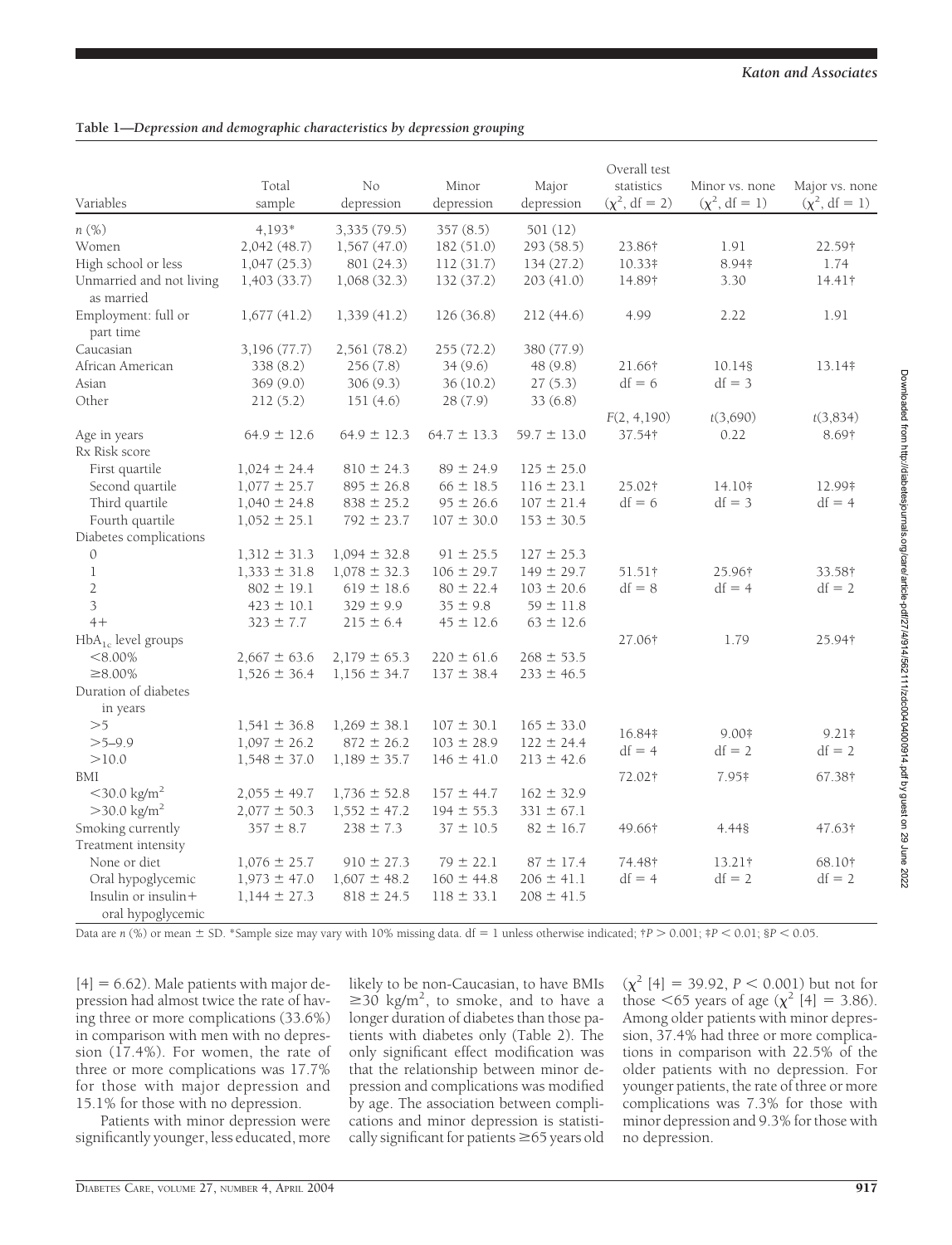| Table 2-Logistic regression models for major and minor depression versus no depression |  |  |  |
|----------------------------------------------------------------------------------------|--|--|--|
|                                                                                        |  |  |  |
|                                                                                        |  |  |  |

|                                     | Major depression |               | Minor depression |                |
|-------------------------------------|------------------|---------------|------------------|----------------|
| Independent variables*              | Odds ratio       | 95% CI        | Odds ratio       | 95% CI         |
| Demographics                        |                  |               |                  |                |
| Age (years)                         | 0.96             | 0.95–0.98     | 0.97             | $0.95 - 0.99$  |
| Female sex                          | 2.29             | $1.47 - 3.55$ | 0.99             | $0.77 - 1.28$  |
| High school or less                 | 1.34             | $1.04 - 1.72$ | 1.44             | $1.10 - 1.88$  |
| Unmarried and not living as married | 1.41             | $1.13 - 1.77$ | 1.16             | $0.90 - 1.50$  |
| Employed                            | 0.78             | $0.60 - 1.02$ | 0.85             | $0.62 - 1.18$  |
| Racial ethnicity                    |                  |               |                  |                |
| African American vs. Caucasian      | 1.21             | $0.80 - 1.80$ | 1.11             | $0.70 - 1.75$  |
| Asian vs. Caucasian                 | 0.85             | $0.54 - 1.34$ | 1.52             | $1.01 - 2.30$  |
| Other vs. Caucasian                 | 1.24             | $0.79 - 1.02$ | 1.82             | 1.13-2.92      |
| Risk factors                        |                  |               |                  |                |
| BMI $\geq$ 30.0 kg/m <sup>2</sup>   | 1.76             | 1.39-2.22     | 1.57             | $1.21 - 2.03$  |
| Smoking                             | 2.15             | 1.56-2.95     | 1.61             | 1.08-2.38      |
| Clinical factors                    |                  |               |                  |                |
| Rx Risk score                       |                  |               |                  |                |
| Second vs. first quartile           | 1.35             | $0.98 - 1.87$ | 0.70             | $0.48 - 1.04$  |
| Third vs. first quartile            | 1.69             | $1.19 - 2.40$ | 1.17             | $0.77 - 1.77$  |
| Fourth vs. first quartile           | 2.28             | 1.58-3.30     | 1.09             | $0.70 - 1.70$  |
| Duration of diabetes                |                  |               |                  |                |
| 5-9.9 years vs. $<$ 5 years         | 0.88             | $0.74 - 1.30$ | 1.39             | $1.01 - 1.90$  |
| $\geq$ 10 years vs. <5 years        | 0.54             | $0.82 - 1.46$ | 1.30             | $0.93 - 1.80$  |
| Diabetes complications              |                  |               |                  |                |
| $1$ vs. $0$                         | 1.45             | $0.90 - 2.33$ | 0.30             | $0.06 - 1.34$  |
| $2$ vs. $0$                         | 2.04             | $1.23 - 3.41$ | 0.34             | $0.06 - 2.14$  |
| $3 \text{ vs. } 0$                  | 2.63             | 1.50-4.62     | 0.03             | $0.001 - 0.67$ |
| $4+$ vs. $0$                        | 3.08             | $1.67 - 5.69$ | 0.003            | .0001–0.09     |
| Treatment intensity                 |                  |               |                  |                |
| Oral hypoglycemic vs. none or diet  | 1.04             | $0.78 - 1.40$ | 1.00             | $0.73 - 1.37$  |
| Insulin vs. none or diet            | 1.54             | 1.08-2.19     | 1.22             | $0.83 - 1.79$  |
| $HbA_{1c}$ level groups             |                  |               |                  |                |
| $\geq 8.0\%$                        | 3.72             | 1.30-10.71    | 1.39             | $0.42 - 4.68$  |
| Age $HbA_{1c} \geq 8.0\%$ †         | 0.98             | $0.97 - 0.99$ |                  |                |
| Sex complications†                  |                  |               |                  |                |
| $1 \text{ vs. } 0$                  | 0.63             | $0.35 - 1.13$ |                  |                |
| $2$ vs. $0$                         | 0.46             | $0.24 - 0.87$ |                  |                |
| $3 \text{ vs. } 0$                  | 0.24             | $0.11 - 0.52$ |                  |                |
| $4 \text{ vs. } 0$                  | 0.38             | 0.17–0.84     |                  |                |
| Age complications†                  |                  |               |                  |                |
| $1 \text{ vs. } 0$                  |                  |               | 1.02             | 1.00–1.05      |
| 2 vs. 0                             |                  |               | 1.02             | 1.00–1.05      |
| $3 \text{ vs. } 0$                  |                  |               | 1.06             | $1.01 - 1.10$  |
| $4 \text{ vs. } 0$                  |                  |               | 1.10             | $1.05 - 1.16$  |

\*Adjusted for clinic type.  $\uparrow P$  < 0.05.

**CONCLUSIONS** — Our data suggest an association of both major and minor depression with higher BMI and smoking. Obesity has become substantially more common in the U.S. and is correlated with the increasing prevalence of type 2 diabetes (21). There may be bidirectional effects between obesity and depression. Several longitudinal studies of adolescents report that depression in teenage years was associated with a higher risk of developing obesity in early adulthood (22,23). Depression also is associated in cross-sectional studies with obesity in women but not men (22). Depression earlier in life has also been shown in prospective studies to increase the risk of type 2 diabetes by twofold (24,25). The comorbidity between depression and obesity may worsen the course of diabetes be-

cause both factors are associated with increased risk of adverse cardiac outcomes (26). In addition, depression has been shown to decrease adherence to diabetes diet (27) and predict dropout from weight loss programs (28).

The association between both major and minor depression and cigarette smoking is especially worrisome among people with diabetes. Smoking has been found to be associated with increased insulin resistance (29,30) and is a risk factor for macrovascular disease in patients with diabetes (31). National epidemiological studies have also found higher rates of smoking in patients with major depression compared with those without depression (32). A longitudinal study in teenagers found that depression increased susceptibility to peer pressure to begin smoking (33). Diabetes guidelines strongly recommend that patients with diabetes stop smoking, but Anda et al. (34) showed that over a 9-year period, smokers with depression were 40% less likely to quit than nondepressed smokers. Smokers with a history of depression versus those without a history of affective disorders were found to be more likely to develop a major depressive episode when they tried to quit smoking (35). Improving smoking cessation success rates in diabetic patients may require improving screening for and treatment of depression.

Our multivariate data suggest that after controlling for sociodemographic, behavioral, and clinical factors, having an HbA<sub>1c</sub> level  $\geq$ 8.0% was associated with significantly increased odds of having major depression in younger but not older  $($ >65 years) patients. There was no association between  $HbA_{1c}$  levels and minor depression. The fact that higher  $HbA_{1c}$ levels are associated with major depression in younger but not older patients may be because there are significant differences in these two populations (10). There may be a survivorship effect such that younger patients who do not follow self-care regimens or who have a more severe disease do not live to be older (10). The endocrine physiology of developing diabetes in later life may also differ from younger onset patients. For example, the onset of diabetes occurring in patients 75 years of age has little effect on longetivity (10). Differences in endocrine physiology in younger versus older patients with diabetes are supported by the significantly higher  $HbA_{1c}$  levels in younger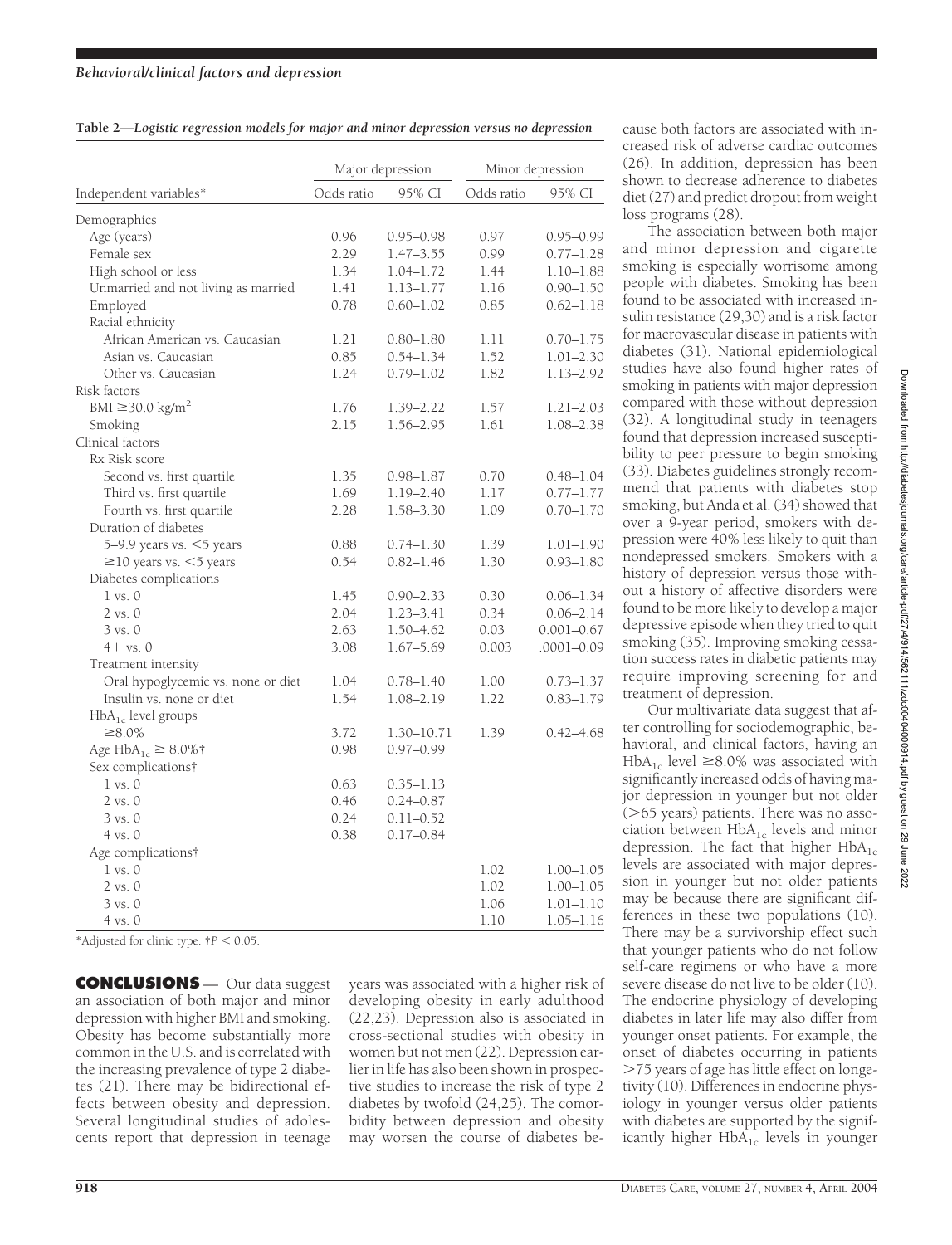versus older  $($ >65 years) patients in our study. Two of three randomized controlled trials in mixed-age patients with depression and diabetes have shown that improving depression outcomes was associated with a significant decrease or a trend level decrease in  $HbA_{1c}$  levels (36– 38). The only trial in depressed elderly patients with diabetes found that an intervention that improved depression outcomes was not associated with a difference between interventions and controls in  $HbA_{1c}$  levels (39).

After controlling for sociodemographic and behavioral factors, an increased number of diabetes complications was associated with a higher likelihood of meeting criteria for major depression for men but not women. Also, a higher number of complications increased the likelihood of meeting criteria for minor depression for patients  $>65$ years of age but not for younger patients. We are not aware of other studies reporting sex and age differences in the association of complications with depression. There may be a reciprocal relationship between depression and diabetes complications. Women may be less likely to develop depression in the face of increasing diabetes complications because of having a wider and more flexible range of coping strategies compared with men (40). Depression is often caused by psychosocial as well as medical life stressors. Men have been shown to react to stressors with larger and more consistent increase in stress hormones, neurotransmitter metabolites, and blood pressure, which may worsen diabetes outcomes (41). The increase in older versus younger patients in risk of minor depression may be because older patients may have more problems coping physically and psychologically with higher numbers of diabetes complications because they likely already have more nondiabetic medical comorbidity.

Patients with major and minor depression in our sample were significantly younger, patients with major depression had an earlier age of onset of diabetes, and patients with minor depression had a longer duration of diabetes compared with nondepressed diabetes patients. The earlier onset of type 2 diabetes, higher BMI and smoking rates, and the association with higher  $HbA_{1c}$  levels in younger patients could explain the higher probability of diabetes complications that was found among male patients with major

depression and diabetes. The longer duration of diabetes in patients with minor depression and higher BMI and smoking rates may also explain the higher probability of complications in older patients with minor depression. A recent longitudinal study also found that depression was associated over time with increased risks of microvascular and macrovascular complications in type 2 patients (31). It is also possible that diabetes complications precipitated depressive episodes in some patients. Recent longitudinal epidemiological data have found that patients with chronic illness are at a higher risk for depression when they develop new functional limitations due to chronic illness (42).

Strengths of this study include the fact that it is the largest population-based survey of depression in a representative primary care population with diabetes. Because it was conducted in an HMO, it was possible to use automated data to identify medical comorbidity, diabetes complications, and intensity of treatment. Limitations include that the data are from a single geographically located HMO and the data are cross-sectional, which limited analyses concerning direction of causation. There was only a 61.7% response rate, and although analysis using weights for propensity to respond to the survey showed few differences from unweighted analysis, other unmeasured differences between nonrespondents and respondents may have influenced study findings. The use of the patient-rated PHQ-9 may have been associated with an overestimation of the prevalence of major depression because diabetes and other medical comorbidities may cause somatic symptoms that were attributed to depression. However, the 12% rate of major depression found in this sample is very similar to the 11% rate of major depression found in the prior meta-analysis of 39 studies (1).

Both obesity and tobacco use were associated with a higher likelihood of meeting criteria for major and minor depression. Younger patients with higher  $HbA_{1c}$  levels and male patients with an increased number of diabetes complications had an increased likelihood of major depression, and older patients with a higher number of complications had an increased likelihood of meeting criteria for minor depression. Improving outcomes for patients with diabetes may

need to address depressive illness to improve diabetes self-care (losing weight and quitting smoking) and prevent adverse medical outcomes.

**Acknowledgments**— This work was supported by the National Institute of Mental Health Grants MH-41739 and MH-01643 (to  $W K$ ).

### **References**

- 1. Anderson RJ, Freedland KE, Clouse RE, Lustman PJ: The prevalence of comorbid depression in adults with diabetes: a meta-analysis. *Diabetes Care* 24:1069– 1078, 2001
- 2. Blazer DG, Moody-Ayers S, Craft-Morgan J, Burchett B: Depression in diabetes and obesity: racial/ethnic/gender issues in older adults. *J Psychsom Res* 53:913–916, 2002
- 3. Egede L, Zheng D: Independent factors associated with major depressive disorder in a national sample of individuals with diabetes. *Diabetes Care* 26:104–111, 2003
- 4. Egede L, Zheng D, Simpson K: Comorbid depression is associated with increased health care use and expenditures in individuals with diabetes. *Diabetes Care* 25: 464–470, 2002
- 5. Cowie CC, Eberhardt MS: Sociodemographic characteristics of persons with diabetes. In *Diabetes in America*. 2nd ed. National Diabetes Data Group, Eds. Bethesda, MD, National Institutes of Health, 1995 (NIH publ. no. 95-1468)
- 6. Leonetti DL, Tsunehara CH, Wahl PW, Fujimoto WY: Educational attainment and the risk of non-insulin-dependent diabetes or coronary heart disease in Japanese American men. *Ethn Dis* 2:326–336, 1992
- 7. Marmot MG, Smith GD, Stansfeld S, Patel C, North F, Head J, White I, Brunner E, Feeney A: Health inequalities among British civil servants: the Whitehall II study. *Lancet* 337:1387–1393, 1991
- 8. Lustman PJ, Anderson RJ, Freedland KE, de Groot M, Carney RM, Clouse RE: Depression and poor glycemic control. *Diabetes Care* 23:934–942, 2000
- 9. De Groot M, Anderson R, Freedland KE, Clouse RE, Lustman PJ: Association of depression and diabetes complications: a meta-analysis. *Psychosom Med* 63:619– 630, 2001
- 10. Panzam G, Zabel-Langhenning R: Prognosis of diabetes mellitus in a geographically defined population. *Diabetologia* 20: 587–591, 1981
- 11. Bird CE, Fremont A, Wickstrom S, Beirman AS, McGlynn E: Improving women's quality of care for cardiovascular disease